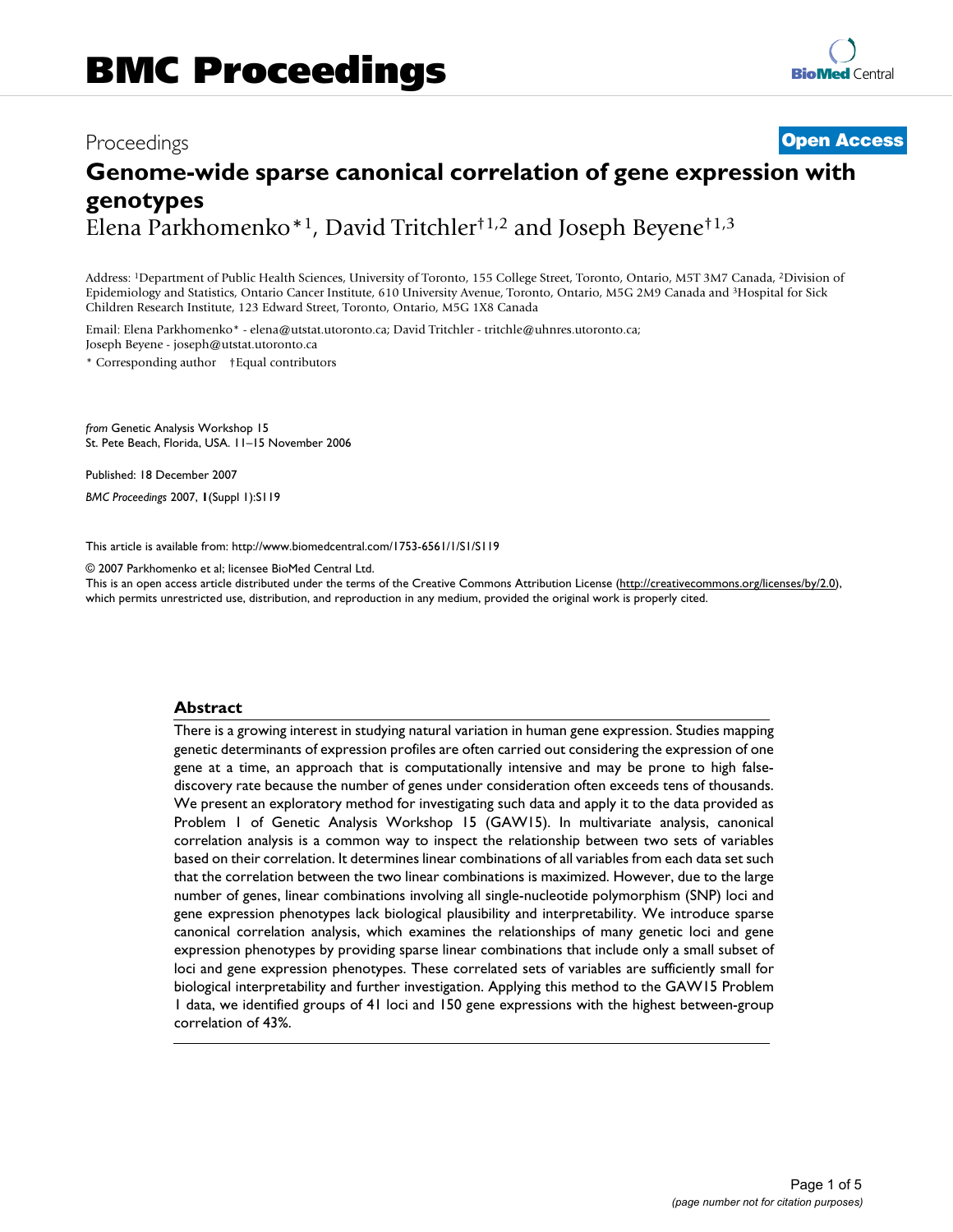# **Background**

Several studies have demonstrated that there is variation in baseline gene expression levels in humans that has a genotypic component [1,2]. Genome-wide analyses mapping genetic determinants of gene expression are carried out for expression of one gene at a time, which may be prone to a high false-discovery rate and computationally intensive because the number of genes under consideration often exceeds tens of thousands. In this paper we present an exploratory multivariate method for initial investigation of such data and apply it to the data provided as Problem 1 of Genetic Analysis Workshop 15 (GAW15). The linkages between the set of all singlenucleotide polymorphism (SNP) loci and the set of all gene expression phenotypes can be characterized by a type of correlation matrix based on the linkage analysis methodologies introduced by Tritchler et al. [3] and Commenges [4]. In multivariate analysis, a common way to inspect the relationship between two sets of variables based on their correlation is canonical correlation analysis, which determines linear combinations of variables for each data set such that the two linear combinations have maximum correlation. However, due to the large number of genes, linear combinations involving all of the genotypes or gene expression phenotypes lack biological plausibility and interpretability and may not able to be generalized. We have developed a new method, sparse canonical correlation analysis (SCCA), which examines the relationships between many genetic loci and gene expression phenotypes. SCCA provides sparse linear combinations. That is, only small subsets of the loci and the gene expression phenotypes have non-zero loadings so the solution provides correlated sets of variables that are sufficiently small for biological interpretation and further investigation. The method can help generate new hypotheses and guide further investigation.

# **Materials and methods** *Data*

The data consist of microarray gene expression measurements that are treated as quantitative traits and a large number of genotypes for 14 Centre d'Etude du Polymorphisme Humain (CEPH) families from Utah. Each pedigree contains three generations with approximately eight offspring per sibship. There are 194 individuals, 56 of which are founders. Phenotypes are measured by microarray gene expression profiles obtained from lymphoblastoid cells using the Affymetrix Human Genome Focus Arrays. Morley et al. [2] selected 3554 genes among the available 8793 probes on the basis of higher variation among unrelated individuals than between replicate arrays for the same individual. In this paper, we used a pre-processed and normalized data provided for these genes. Additional phenotypic data obtained for CEPH families includes age and gender.

Genotypes are measured by genetic markers provided by The SNP Consortium and are available for 2882 autosomal and X-linked SNPs. The physical map for SNP locations is also available.

## *The statistical model*

In this study we are interested in identifying linear combinations of measures based on gene expressions and SNPbased measures that have the largest correlation. Canonical correlation analysis (CCA) establishes such relationships between the two types of variables [5]. Suppose that *x* is a random vector of the first type of variables and *y* is a random vector of the second type of variables. We are looking for vectors *a* and *b* which maximize the following correlation:

$$
cor(a'x, b'y) = \rho(a, b) = \frac{a'\Sigma_{12}b}{(a'\Sigma_{11}ab'\Sigma_{22}b)^{1/2}}
$$

where  $\Sigma_{11}$ ,  $\Sigma_{22}$ , and  $\Sigma_{12}$  are the variance and covariance matrices. The solution is obtained from the singular value decomposition (SVD) of a matrix *K* given by:

$$
K = \Sigma_{11}^{-1/2} \Sigma_{12} \Sigma_{22}^{-1/2} = UDV' = (\alpha_1, ..., \alpha_k)D(\beta_1, ..., \beta_k)'.
$$

Here *k*, is the rank of *K*. The highest canonical correlation is obtained by considering the best rank 1 approximation to the matrix *K* [6],  $K = d_1 \alpha_1 \beta_1$ , where  $d_1$  is the positive square root of the first eigenvalue of K'K or KK', and  $\alpha_1$ and  $\beta_1$  are first singular vectors. Then the canonical vectors or weights in the linear combinations of the two sets of variables that have the largest correlation are given by

$$
a = \sum_{11}^{-1/2} \alpha_1
$$
 and  $b = \sum_{22}^{-1/2} \beta_1$ .

In conventional CCA, all variables are included in the fitted linear combinations. However, in microarray and genome-wide data, the number of genes under consideration often exceeds tens of thousands. In these cases linear combinations of all features may not be easily interpreted. Sparse canonical correlation analysis (SCCA) enhances biological interpretability and provides sets of variables with sparse loadings. This is consistent with the belief that only a small proportion of genes are expressed under a certain set of conditions, and that expressed genes are regulated at a subset of genetic locations. We propose obtaining sparse linear combinations of features by considering a sparse singular value decomposition of *K* where singular vectors  $\alpha$  and  $\beta$  in Eq. (3) have sparse loadings. We developed an iterative algorithm that alternately approximates the left and right singular vectors of the SVD using softthresholding for feature selection. This approach is related to the sparse principal component analysis method of Zou et al. [7] and partial least squares methods described by Wegelin [8].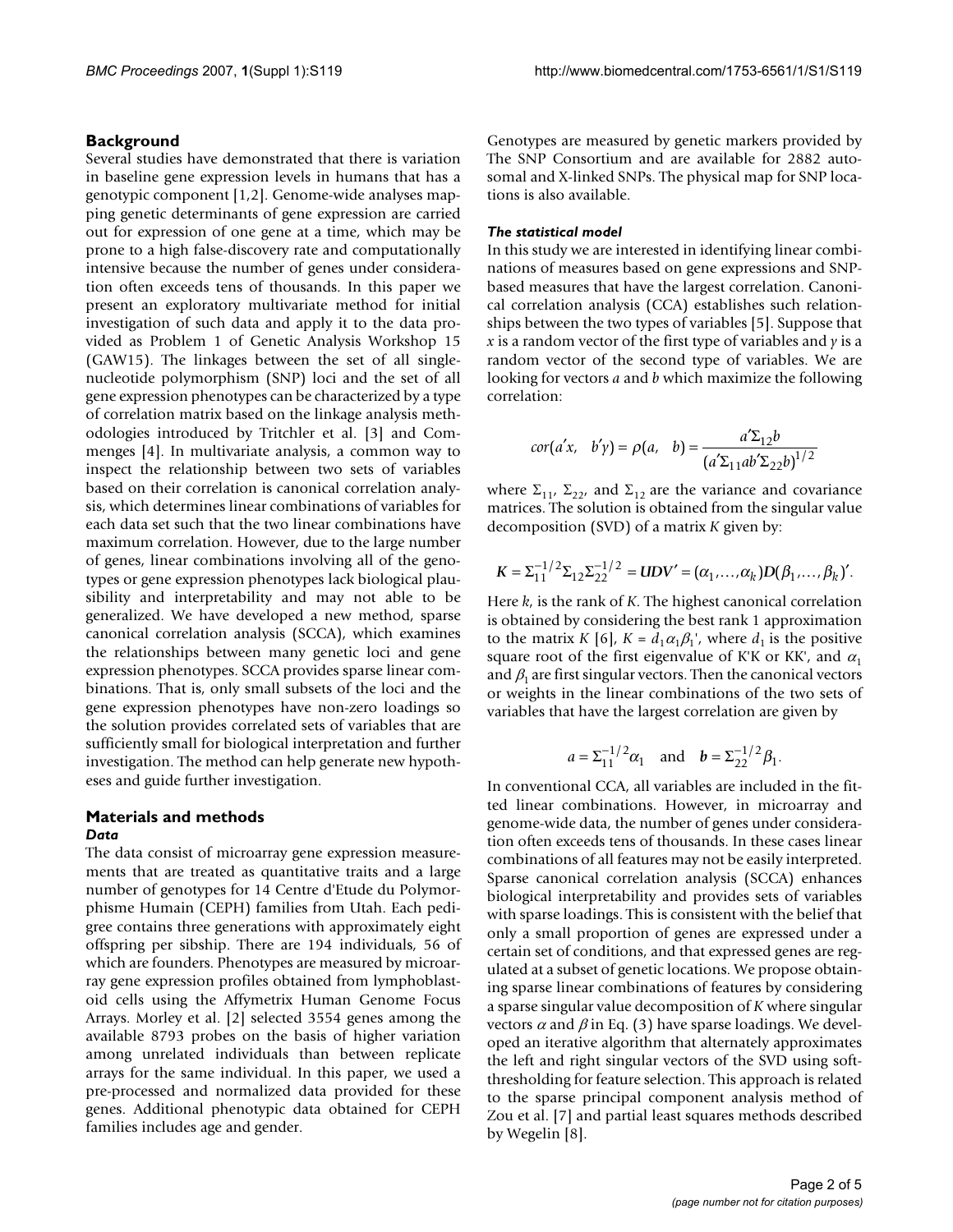### *Sparse canonical correlation analysis algorithm*

Assume that variables in both data sets have been standardized to have zero means and unit variances and *K* is the matrix in Eq. (2). Our algorithm works as follows:

1. Select sparseness parameters  $\lambda_{\alpha}$  and  $\lambda_{\beta}$  for left and right singular vectors, respectively. Select initial values for singular vectors  $\alpha^0$  and  $\beta^0$ , set *i* = 0.

2. Update left singular vector  $\alpha$  as follows:

a. Set  $\alpha^{i+1} = K\beta$  and normalize it to have unit length

b. Soft-thresholding: 
$$
\alpha^{i+1} = \left( \left| \alpha^{i+1} \right| - \frac{1}{2} \lambda_{\alpha} \right)_{+} Sign(\alpha^{i+1})
$$

c. Normalize α*<sup>i</sup>*+1 again

3. Update right singular vector  $\beta$  as follows:

a. Set  $\beta^{i+1} = K\alpha^{i+1}$  and normalize it to have unit length

b. Soft-thresholding: 
$$
\beta^{i+1} = \left( \left| \beta^{i+1} \right| - \frac{1}{2} \lambda_{\beta} \right)_{+} Sign(\beta^{i+1})
$$

c. Normalize β*<sup>i</sup>*+1 again

*4.*  $i = i + 1$ *, repeat steps 2 and 3 until convergence.* 

The algorithm converges to the first singular vectors  $\alpha_1$ and  $\beta_1$  in Eqs. (2) and (3). Other canonical vectors can be obtained by considering the residual of the correlation matrix. This is a very computationally efficient algorithm because it usually converges in less than ten iterations and requires only matrix multiplication. Optimal combination of sparseness parameters for soft-thresholding steps can be selected using cross-validation. A subset of the data is repeatedly used to identify linear combinations of variables for the specific pair of sparseness parameters and then the correlation between the obtained canonical vectors is calculated in the remainder of the data set. The optimal combination of  $\lambda_{\alpha}$  and  $\lambda_{\beta}$  corresponds to the highest average correlation over the repetitions.

### *Analysis approach*

In this study one type of variables is based on gene expression levels and the other type of information relates to SNP genotypes and pedigree structure. An immediate challenge in this context is how to define correlation between these two types of data. We adopted a measure of covariance of genetic similarity with phenotypic similarity as in the linkage analysis methodologies of Tritchler et al. [3] and Commenges [4]. Consider the offspring generation in all available pedigrees and take all possible sib

pairs. Let  $y_{ii}$  and  $y_{ik}$  be the phenotypes for the siblings *j* and *k* in family *i* for a particular gene expression and let *wijk* represent identity-by-descent (IBD) value for these siblings for some specific SNP. Then, for the given gene expression and SNP, the test statistic for linkage in Tritchler et al. [3] is

$$
\sigma = \sum_i \sum_j \sum_{k > j} \left\{ \gamma_{ij} - E(\gamma_{ij}) \right\} \left\{ \gamma_{ik} - E(\gamma_{ik}) \right\} \left\{ w_{ijk} - E(w_{ijk}) \right\},\,
$$

which is used for computation of covariance matrix between the phenotypic similarity and genotypic similarity. Note the similarity of the above expression to Haseman-Elston regression. In fact, Tritchler et al. [3] show that the correlation statistic subsumes both the original Haseman-Elston regression analysis and the later Haseman-Elston (revisited).

#### *Phenotypic similarity*

The phenotypes in this study are the gene expression values for siblings in the last generation of the pedigrees (i.e., the offspring generation). Previous studies have shown that there is variation in human gene expression according to age and gender [2]. Therefore, we limit the analysis to the last generation in all pedigrees and also correct for the effects of gender and age by fitting a linear model

$$
\gamma_{ij} = \alpha + \beta_{gender} gender_{ij} + \beta_{age} age_{ij} + e_{ij} = E(\gamma_{ij}) + e_{ij}.
$$

Gender and age information were not available for all individuals in pedigree 1454 and for three individuals in pedigree 1340. Therefore, these data were excluded from the analysis. In the 13 remaining pedigrees, there were 344 distinct sib pairs with sibship size varying between 15 and 28. Although sib pairs are correlated within pedigrees, this does not affect the results because this is an exploratory study and no assumption of independence is made.

The phenotypic similarity for siblings *j* and *k* in pedigree *i* is computed as sib-pair cross-product of mean corrected gene expression phenotypes:

$$
\{\gamma_{ij}-E(\gamma_{ij})\}\{\gamma_{ik}-E(\gamma_{ik})\}.
$$

#### *Genotypic similarity*

For each sib pair, the probabilities of sharing 0, 1, and 2 alleles identically by descent (IBD) were estimated using MERLIN. This is an exploratory analysis of all SNPs and gene expressions, so great precision in the estimation of the IBD values is not required and the provided physical distance map of the SNP locations is a suitable approximation to the genetic distances required by MERLIN. Given the incomplete genetic marker information for some individuals, exact IBD values could not be computed. We estimated the number of alleles shared IBD by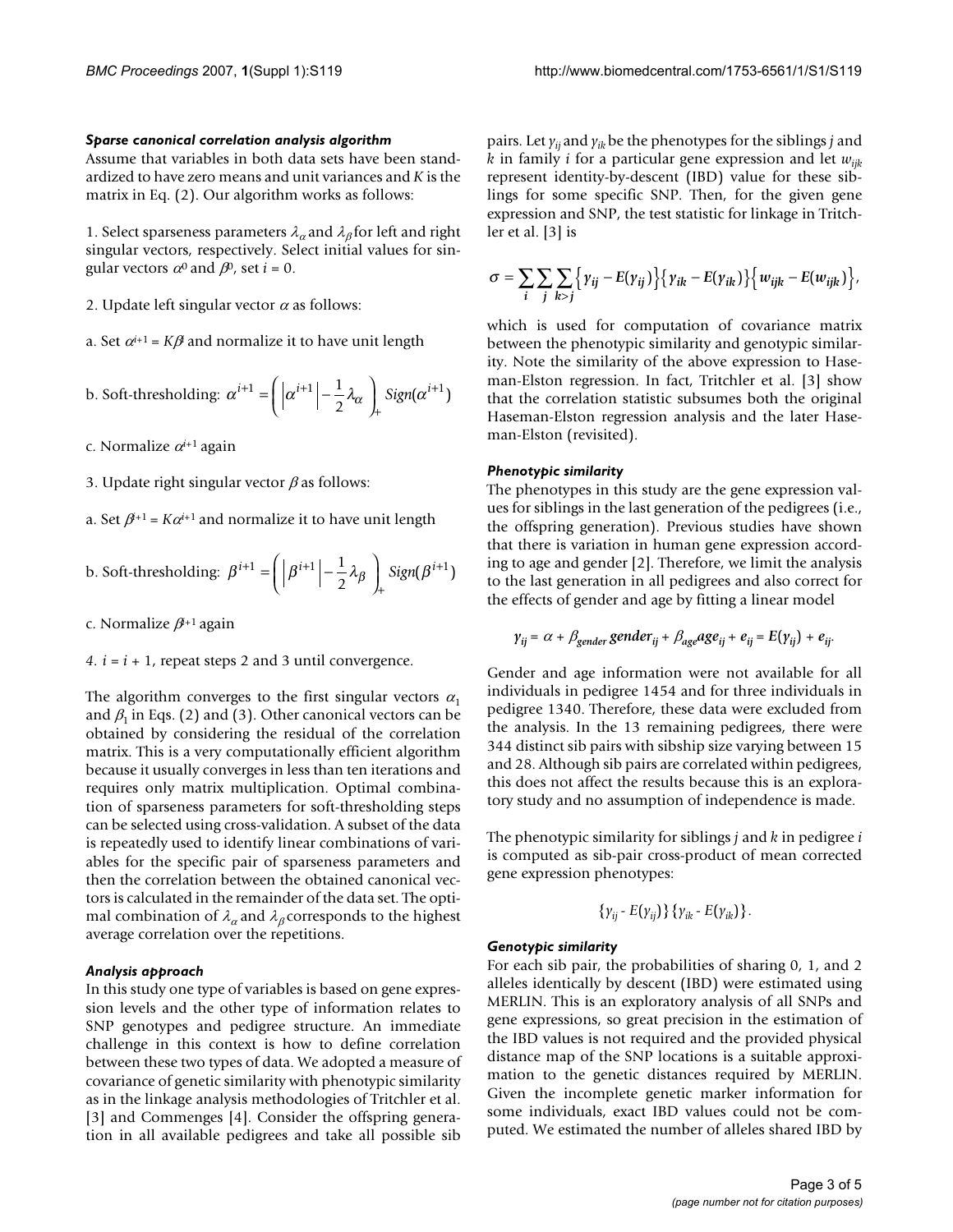two siblings as a posterior expected value based on the probabilities estimated using MERLIN. Expected IBD values  $E(w_{ijk})$  were computed as the sample means over all sib pairs.

# *Standardization*

We standardize the phenotypic and genotypic similarity variables by subtracting the means and dividing by the standard deviations. Simulations show that after data standardization, the analysis can be simplified by replacing  $\Sigma_{11}$  and  $\Sigma_{22}$  in Eq. (2) with an identity matrix while yielding satisfactory results. Then *K* in Eq. (2) is the covariance between the two standardized data sets and the first canonical vectors in Eq. (3) are just  $\alpha_1$  and  $\beta_1$ .

# *Evaluation*

We evaluated the performance of SCCA using the leaveone-out cross-validation (LOOCV) analysis, treating a pedigree as one unit. In this study, assessment of performance is based on the estimated test sample correlation. It shows correlation between linear combinations of identified loci and gene expressions in the independent sample. We used pedigree as the unit in LOOCV because it represents a statistically independent unit. Leaving out one whole pedigree preserves dependence structure in the family-based study and ensures independence between training and testing samples. We carried out an analogue of 13-fold CV where fold-size was dictated by the complex structure of the data.

# **Results**

Using cross-validation, we obtained soft-threshold value of 0.07 for gene expressions and 0.13 for SNPs, corresponding to the maximal test sample correlation. We carried out SCCA using this optimal combination of sparseness parameters and identified groups of 41 SNPs and 150 gene expressions with between-group correlation of 43%. All obtained SNPs are uniformly distributed over a region on chromosome 9 between 86.80 megabases (Mb) and 120.09 Mb. Expressed genes selected by SCCA are distributed over different chromosomes. Six of the identified gene expressions are located on chromosome 9. Three other chromosomes that have more than 15 gene expressions each are 1, 2, and 6. No *cis*-acting genetic regulators were found, where *cis*-regulators are defined as those that map within a 5-Mb region, as was previously defined in Morley et al. [2].

Table 1 summarizes the results of the cross-validation study comparing the performance of SCCA to the complete SVD solution that includes all 3554 gene expressions and 2882 SNPs. Average overlap between the group of 150 gene expressions selected using SCCA on the complete data and the groups of gene expressions selected in CV steps is 46 genes; the average intersection of the 41 SNPs with the results in CV steps is 34 SNPs. Inspecting CV iterations shows pedigrees to be heterogeneous, with two pedigrees, 1416 and 1418, being outliers.

# **Discussion**

In this study we presented sparse canonical correlation analysis and demonstrated the application of this new multivariate method to the simultaneous analysis of gene expression levels and SNPs. Due to complex interaction between genes, a set of several loci may be associated with several gene expressions possibly belonging to the same regulatory pathway or genetic network. SCCA discovers such sets of SNP loci and gene expression phenotypes while keeping the size of groups sufficiently small for biological interpretation.

We identified a specific region on chromosome 9 that regulates a group of gene expression profiles. Selected sets of loci should be interpreted as whole in relation to the whole set of selected gene expressions. This sparse solution may help to generate new hypotheses and isolate groups of loci and gene expressions for future biological experimentation. For instance, selection of a specific region on chromosome 9 by SCCA is particularly interesting, and a possible interpretation could be that we found a regulatory region.

The same region on chromosome 9 was also identified in other GAW15 contributions. For instance, considering a small set of genes associated with the development of the enteric nervous system (ENS), Lantieri et al. [9] also found evidence of linkage for two genes, 201387\_s\_at and 209034\_at, to a unique common regulator located on chromosome 9 at 109 centimorgans (cM). Similarly, Wang et al. [10] found 10 gene expressions mapped to a "hot spot" on chromosome 9, however, gene names and specific chromosomal locations were not provided. One of the 41 SNPs selected by SCCA, rs1355620, was found to be linked to a composite score for "cell surface receptor linked to signal transduction" by Liu et al. [11].

**Table 1: Summary of prediction results for SCCA and full SVD averaged over 13 leave-one-out-cross-validations**

|             | Number of gene expressions selected | Number of SNPs selected | Average test sample correlation of canonical vectors |
|-------------|-------------------------------------|-------------------------|------------------------------------------------------|
| <b>SCCA</b> | 83                                  | 66                      | 0.1144                                               |
| <b>SVD</b>  | 3554                                | 2882                    | 0.1384                                               |